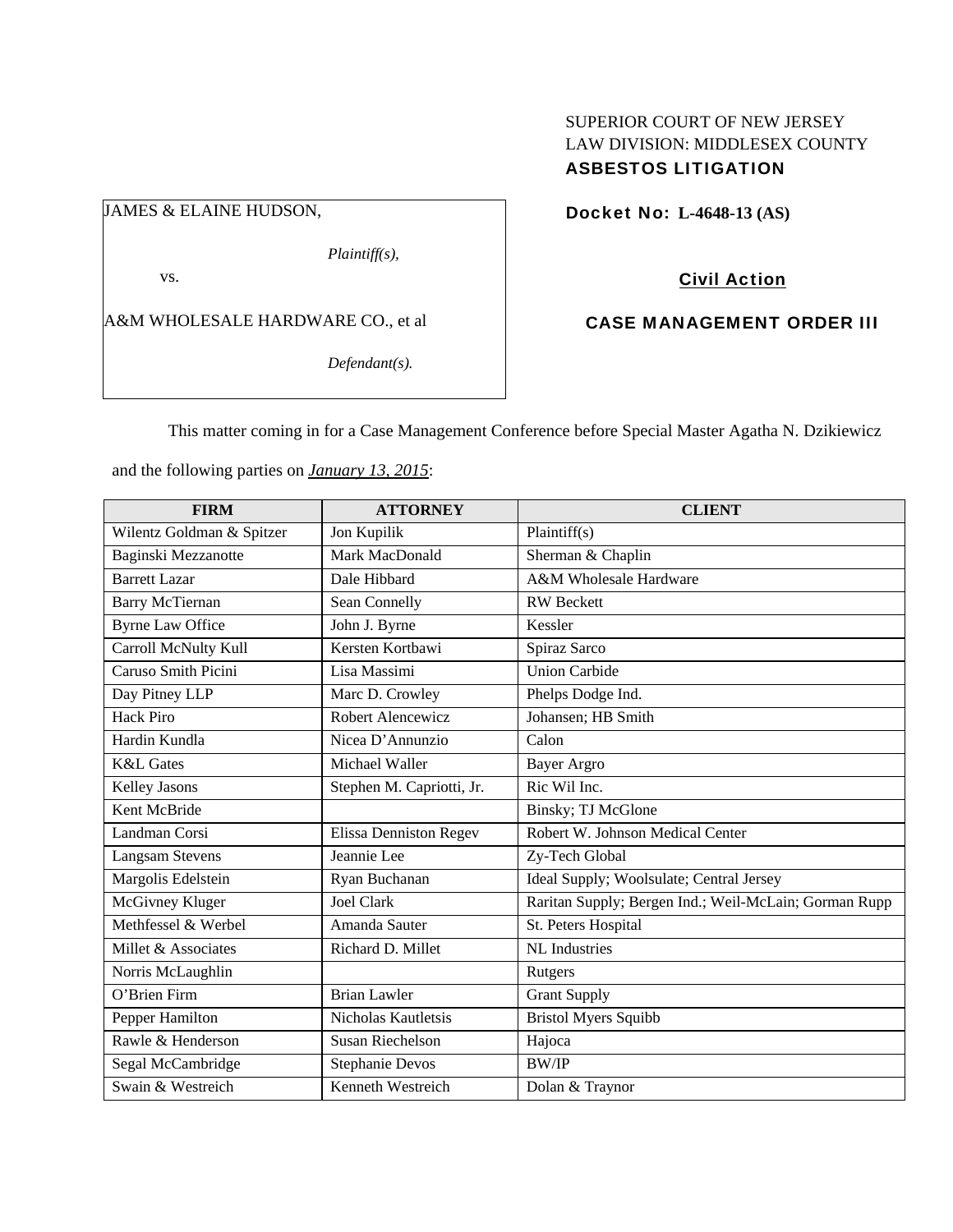| Tierney Law Office | Mark Turner          | AJ Friedman; Elizabeth Industrial Supply; Major Inc. |
|--------------------|----------------------|------------------------------------------------------|
| Vasios Kelly       | Thomas J. Kelly, Jr. | Johnson & Johnson                                    |

IT IS on this **14th** day of **January, 2015** *effective from the conference date;*

ORDERED as follows:

Counsel receiving this Order through computerized electronic medium (E-Mail) shall be deemed by the court to have received a copy of the filed original court document. Any document served pursuant to this Order shall be deemed to be served by mail pursuant to *R*.1:5-2.

## **DISCOVERY**

| January 23, 2015        | Binsky & Snyder, Calon, Ideal Supply and Raritan Supply shall serve answers to<br>standard interrogatories by this date.                                                                                    |
|-------------------------|-------------------------------------------------------------------------------------------------------------------------------------------------------------------------------------------------------------|
| January 30, 2015        | Bergen Industrial, Binsky & Snyder, Calon, Johansen and Raritan Supply shall<br>serve answers to supplemental interrogatories and document requests by this date.                                           |
| January 30, 2015        | A&M Wholesale Hardware shall serve a response to plaintiff's request for more<br>specific answers to interrogatories by this date.                                                                          |
| January 30, 2015        | Bristol Meyers Squibb, Johnson & Johnson and Union Carbide shall serve answers<br>to premises interrogatories by this date.                                                                                 |
| February 13, 2015       | Bristol Meyers Squibb, Johnson & Johnson, NL Industries, Phelps Dodge, Rhodia<br>Chemical and Union Carbide shall provide responses to document requests by this<br>date.                                   |
| February 13, 2015       | Defendants shall identify corporate representative or witnesses (non-expert) who<br>will be appearing at trial by this date.                                                                                |
| February 13, 2015       | Premises defendants shall advise whether their corporate representatives or<br>witnesses have personal knowledge about work performed on their premises prior<br>to 1969 by this date.                      |
| March 31, 2015          | Fact discovery, including depositions, shall be completed by this date. Plaintiff's<br>counsel shall contact the Special Master within one week of this deadline if all fact<br>discovery is not completed. |
| April 30, 2015          | Depositions of corporate representatives shall be completed by this date.                                                                                                                                   |
| <b>EARLY SETTLEMENT</b> |                                                                                                                                                                                                             |
| May 8, 2015             | Settlement demands shall be served on all counsel and the Special Master by this                                                                                                                            |

May 7, 2015 The settlement conference previously scheduled on this date is **cancelled**.

\_\_\_\_\_\_\_\_\_\_\_\_\_\_\_\_\_\_\_\_\_\_\_\_\_\_\_\_\_\_\_\_\_\_\_\_\_\_\_\_\_\_\_\_\_\_\_\_\_\_\_\_\_\_\_\_\_\_\_\_\_\_\_\_\_\_\_\_\_\_\_\_\_\_\_\_\_\_\_\_\_\_\_\_\_\_\_\_\_\_\_\_\_\_\_\_\_\_\_\_\_\_\_\_\_\_\_\_\_\_

date.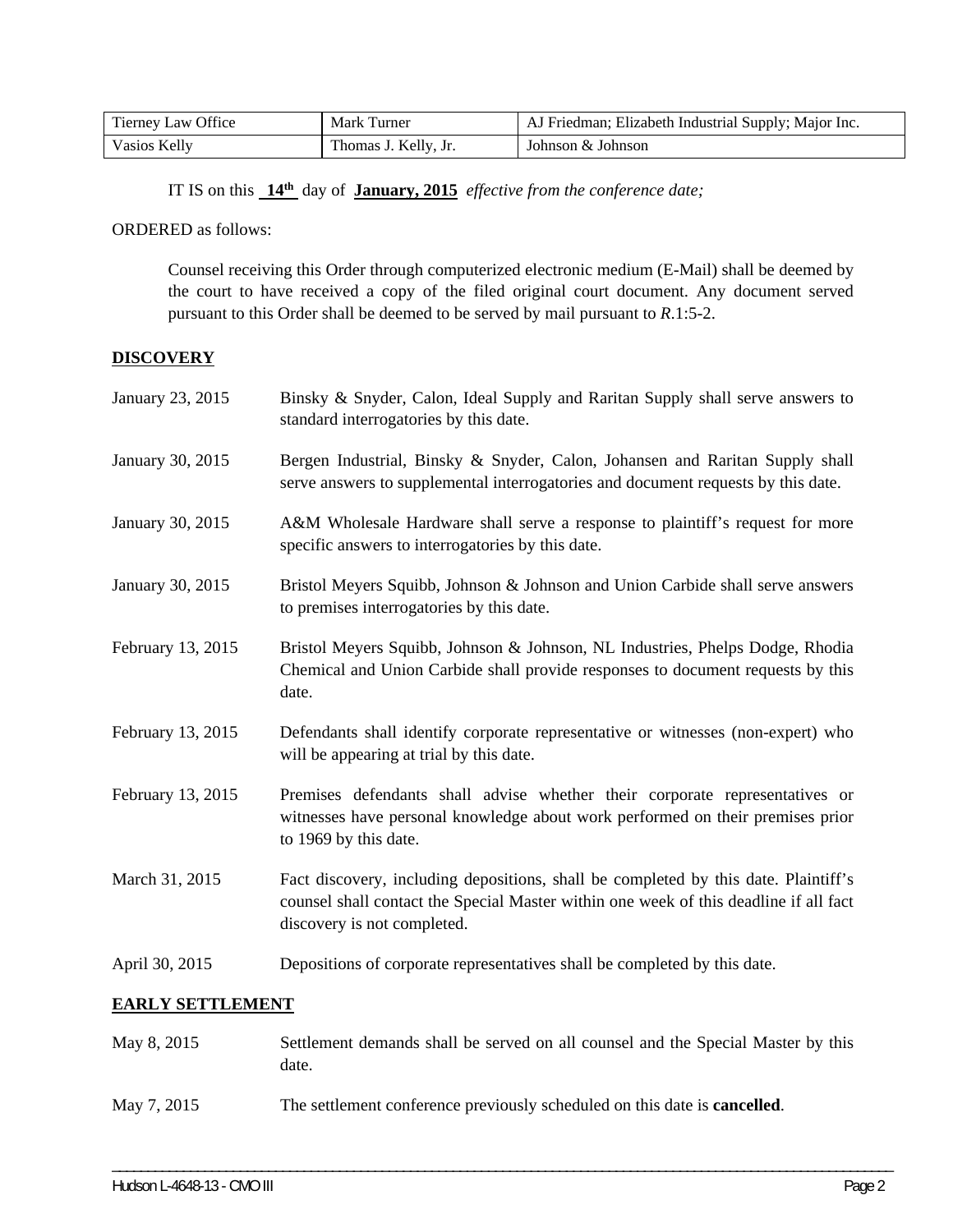- June 24, 2015 The settlement conference previously scheduled on this date is **cancelled**.
- June 9, 2015 @ 9:30am Early settlement conference. All defense counsel shall appear with authority to negotiate settlement and have a representative authorized to negotiate settlement available by phone. Any request to be excused from the settlement conference shall be made to the Special Master no later than 4:00pm of the day prior to the conference.

#### **SUMMARY JUDGMENT MOTION PRACTICE**

- August 7, 2015 Summary judgment motions shall be filed no later than this date.
- September 4, 2015 Last return date for summary judgment motions.

## **MEDICAL DEFENSE**

- March 31, 2015 Plaintiff shall serve additional medical expert reports by this date.
- March 31, 2015 Plaintiff is to arrange for the transfer of pathology specimens and x-rays, if any, by this date.
- August 31, 2015 Defendants shall identify its medical experts and serve medical expert reports, if any, by this date. **In addition, defendants shall notify plaintiff's counsel (as well as all counsel of record) of a joinder in an expert medical defense by this date.**

## **LIABILITY EXPERT REPORTS**

- July 31, 2015 Plaintiff shall identify its liability experts and serve liability expert reports or a certified expert statement by this date or waive any opportunity to rely on liability expert testimony.
- September 30, 2015 Defendants shall identify its liability experts and serve liability expert reports, if any, by this date or waive any opportunity to rely on liability expert testimony.

#### **ECONOMIST EXPERT REPORTS**

- July 31, 2015 Plaintiff shall identify its expert economists and serve expert economist report(s), if any, by this date or waive any opportunity to rely on economic expert testimony.
- September 30, 2015 Defendants shall identify its expert economists and serve expert economist report(s), if any, by this date or waive any opportunity to rely on economic expert testimony.

#### **EXPERT DEPOSITIONS**

October 16, 2015 Expert depositions shall be completed by this date. To the extent that plaintiff and defendant generic experts have been deposed before, the parties seeking that deposition in this case must file an application before the Special Master and

\_\_\_\_\_\_\_\_\_\_\_\_\_\_\_\_\_\_\_\_\_\_\_\_\_\_\_\_\_\_\_\_\_\_\_\_\_\_\_\_\_\_\_\_\_\_\_\_\_\_\_\_\_\_\_\_\_\_\_\_\_\_\_\_\_\_\_\_\_\_\_\_\_\_\_\_\_\_\_\_\_\_\_\_\_\_\_\_\_\_\_\_\_\_\_\_\_\_\_\_\_\_\_\_\_\_\_\_\_\_